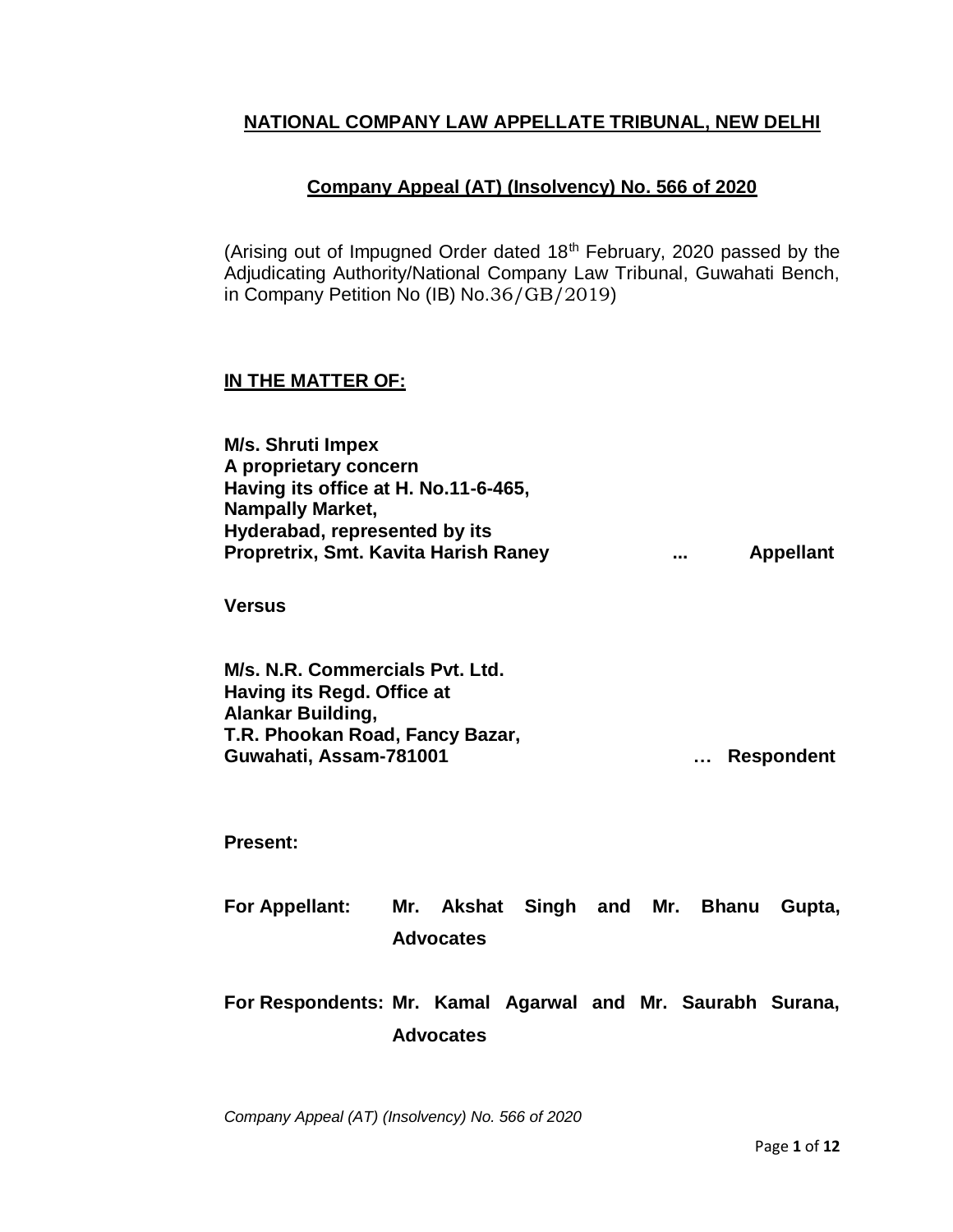JUDGMENT (Through virtual mode) (Date: 20.10.2020)

## **{Per: Dr. Alok Srivastava, Member(T)}**

This appeal has been filed under Section 61(1) of the Insolvency and Bankruptcy Code, 2016 (IBC) by the Ld. National Company Law Tribunal, Guwahati Bench (hereinafter called the Adjudicating Authority). The Adjudicating Authority has dismissed the application filed by M/s. Shruti Impex under Section 9 of the IBC on the ground that a dispute existed between the Appellant-Operational Creditor Ms. Shruti Impex and the Respondent - Corporate Debtor M/s. N.R. Commercials Pvt. Ltd.

- 2. The facts of the case in brief according to Appellant are that–
	- I. It supplied polymer granules as operational creditor to the corporate debtoron verbal orders against 14 different invoices starting from 24.8.2015 to 21.11.2016 and thereby made supplies to the corporate debtor amounting to Rs.2,40,95,981 (Rupees two crore forty lakh ninety five thousand nine hundred and eighty one only). It is claimed that the corporate debtor paid a total amount of Rs.24,51,080 through cheque nos. 33702 and 33705 dated 13.9.2015 and 10.11.2015 respectively and through RTG dated 23.12.2015 towards 3 invoices No.02/Sep/15 dated 12.9.2015, invoice no. 1/Oct/15 dated 9.10.2015 and invoice No. 01/Dec/15 dated 20.12.2015.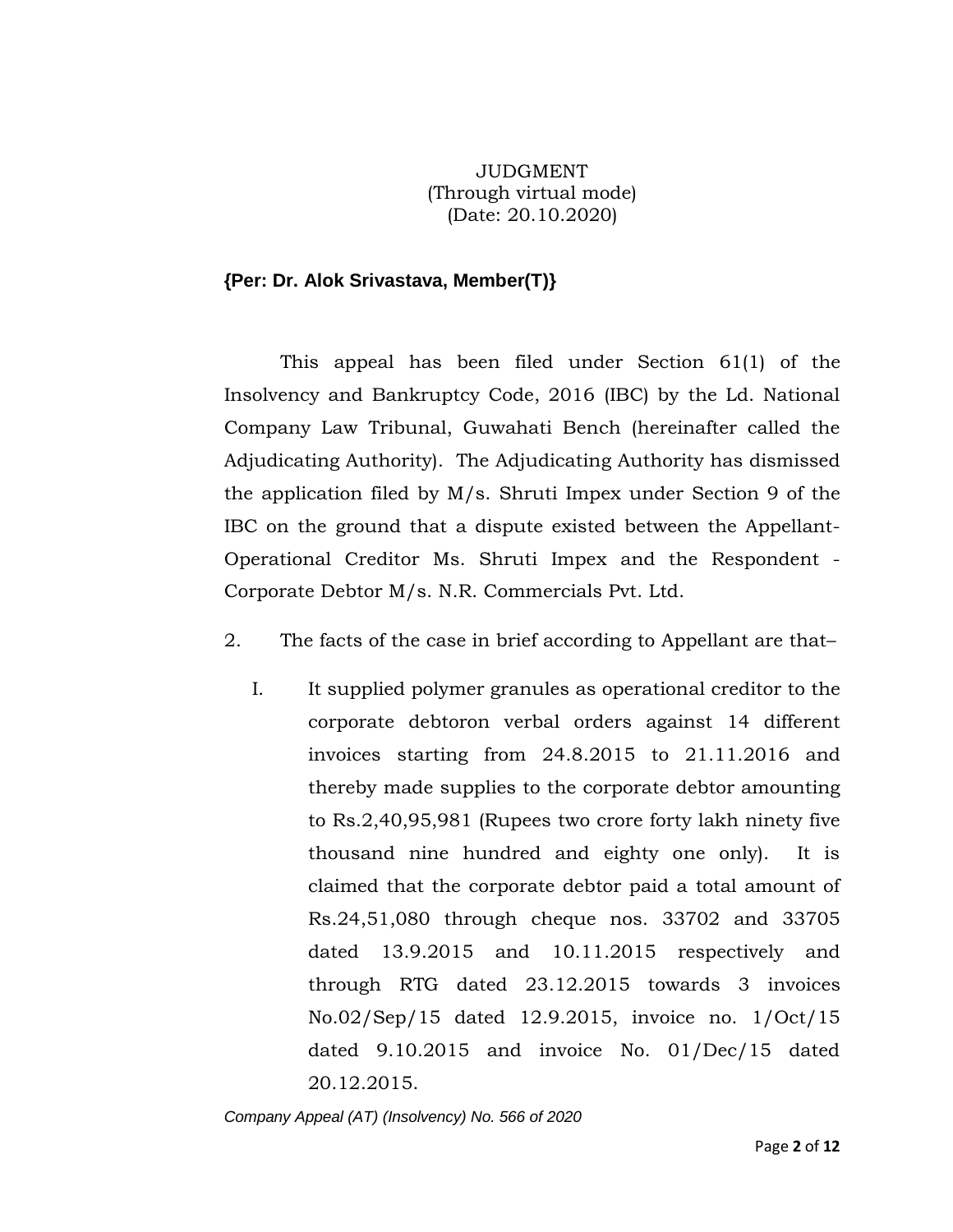- II. The Appellant sent a statement of ledger account along with notice through Registered Post A.D dated 7.5.2018, but received no response to this communication from the corporate debtor.
- III. Thereafter the Appellant(Operational Creditor) sent a demand notice in Form 3 as specified under Rule 5 of the Insolvency and Bankruptcy (Application to Adjudicating Authority) Rules, 2016 dated 08.07.2019 wherein it showed amount due as Rs.3,24,31,116/-(Principal amount Rs.219,95,981 + Interest calculated  $@$  18% per annum is Rs.1,04,35,135/-), The operational creditor is a proprietary concern represented by its proprietor Mrs. Kavita Harish Raney having its Regd. Office at Hyderabad and is engaged in the business of importing and trading of polymer granules. The corporate debtor is a Private Limited Company having its Regd. Office in Hyderabad and is engaged in the business of manufacture of PET Preforms and Blowing of PET bottles.

3. The Operational Creditor has mentioned in Item 6 of Form 3 that it had agreed to deliver the material as per oral contract with the Corporate Debtor and the Corporate Debtor has received the delivery of the material, but it has paid only an amount of Rs.21,00,000 out of total amount due of Rs.2,40,95,981/-.

4. On receipt of the demand notice, the corporate debtor N.R. Commercials Private Limited replied through letter dated 18th July, 2019 denying existence of any business relationship between him and the operational creditor. It has also denied existence of any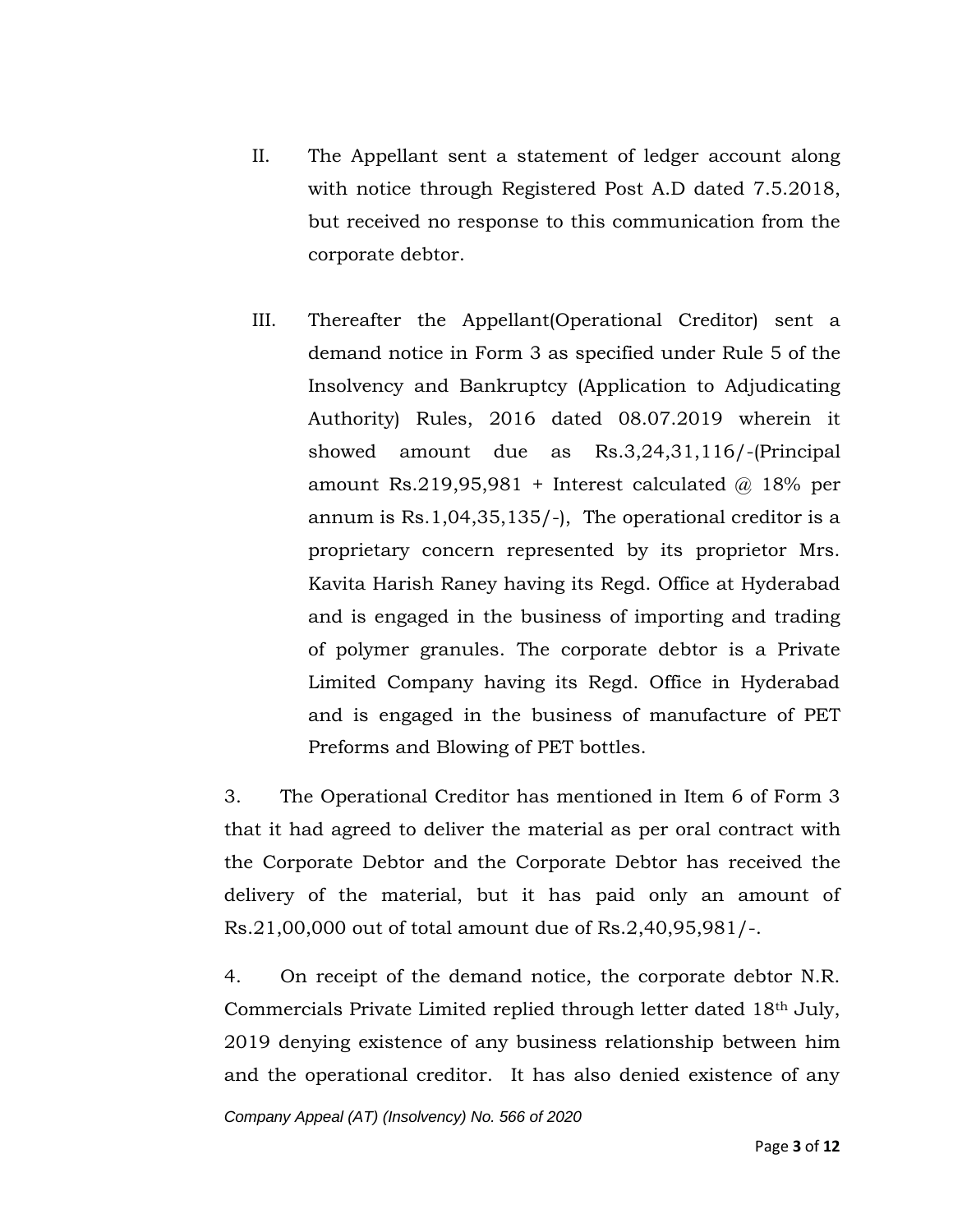claim and unpaid operational debt and labelled as figments of operational creditor's imagination. He has also denied existence of any operational debt and hence any default and maintained that the claim of operational creditor is based on false and fabricated documents in the absence of supply of any material by the operational creditor to the corporate debtor.

5. The Corporate Debtor in his reply to the demand notice has also stated that in case of supply of material to any purchaser, there would be a trail in the forms and returns filed before the statutory authorities including VAT returns and remittances of output taxes. This apart, the delivery of material is by way of a valid way bills, transporters documentations. A valid purchase order issued by the Corporate Debtor through their authorized signatory having the power to issue the same precede these documents. He also called upon the operational creditor to substantiate her claim by furnishing these details and details of cheques and RTG mentioned in the demand notice.

6. The operational creditor thereafter filed an application on 25.9.2019 in Form 5 under Rule 6 of the Insolvency and Bankruptcy (Application to Adjudicating Authority) Rules, 2016 under Section 9 of the IBC as operational creditor in initiation of Corporate Resolution Process (hereinafter called CIRP) in respect of M/s. N.R. Commercials Private Limited. The cause was heard by NCLT, Guwahati bench as CP(IB) No. 36/GB/2019 and order was passed by the Adjudicating Authority on 18.2.2020. The application under Section 9 of IBC as the operational creditor prima facie failed to prove her case. This order has been impugned by the operational creditor in this present appeal before Hon'ble NCLAT.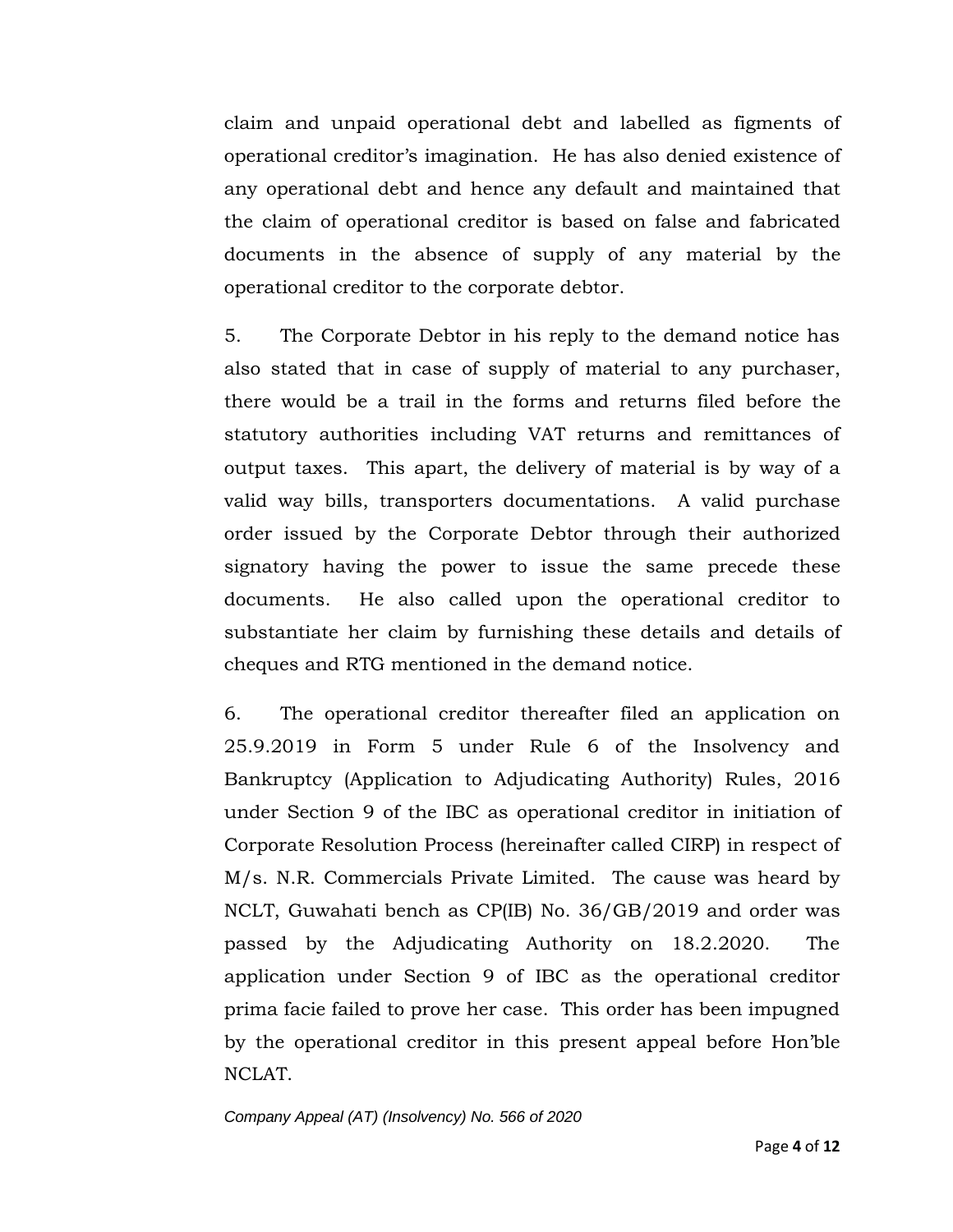7. A reply was filed by the respondent on the appeal on which a rejoinder was submitted by the Appellant. The respondent also filed written submission in support of their case. These documents have been considered by us along with oral statements advanced by both the parties.

8. The Adjudicating Authority has considered the pleadings of both sides and the documents submitted by them, which include copies of invoices relied upon by the operational creditor and the bank statement of operational creditor's account pertaining to the period 23.7.2015 to 30.10.2015 issued by the Central Bank of India and the Ledger Account Statement of the Appellant in order to corroborate the supplies made to the corporate debtor and the payment made thereon by the corporate debtor to operational creditor. The Adjudicating Authority has also looked at the application under section 9 of the IBC and the invoices mentioned therein to examine the question of limitation of the application.

9. The Adjudicating Authority has found many discrepancies in the documents submitted by the operational creditor in support of her contention and in the light of complete denial by the corporate debtor. As regards limitations, it is found that only one invoice dated 21.11.2016 for the amount of Rs.16,76,194 is within limitation as the petition was filed on 27.9.2019, which is within three years from the date of invoice.

*Company Appeal (AT) (Insolvency) No. 566 of 2020* 10. In view of the complete denial by the corporate debtor and the discrepancies found in various documents submitted by the operational creditor, Adjudicating Authority has inferred that the operational creditor has not been able to, prima facie, prove her case and therefore, dismiss the application filed under Section 9 of IBC. It has, however, not precluded the operational creditor from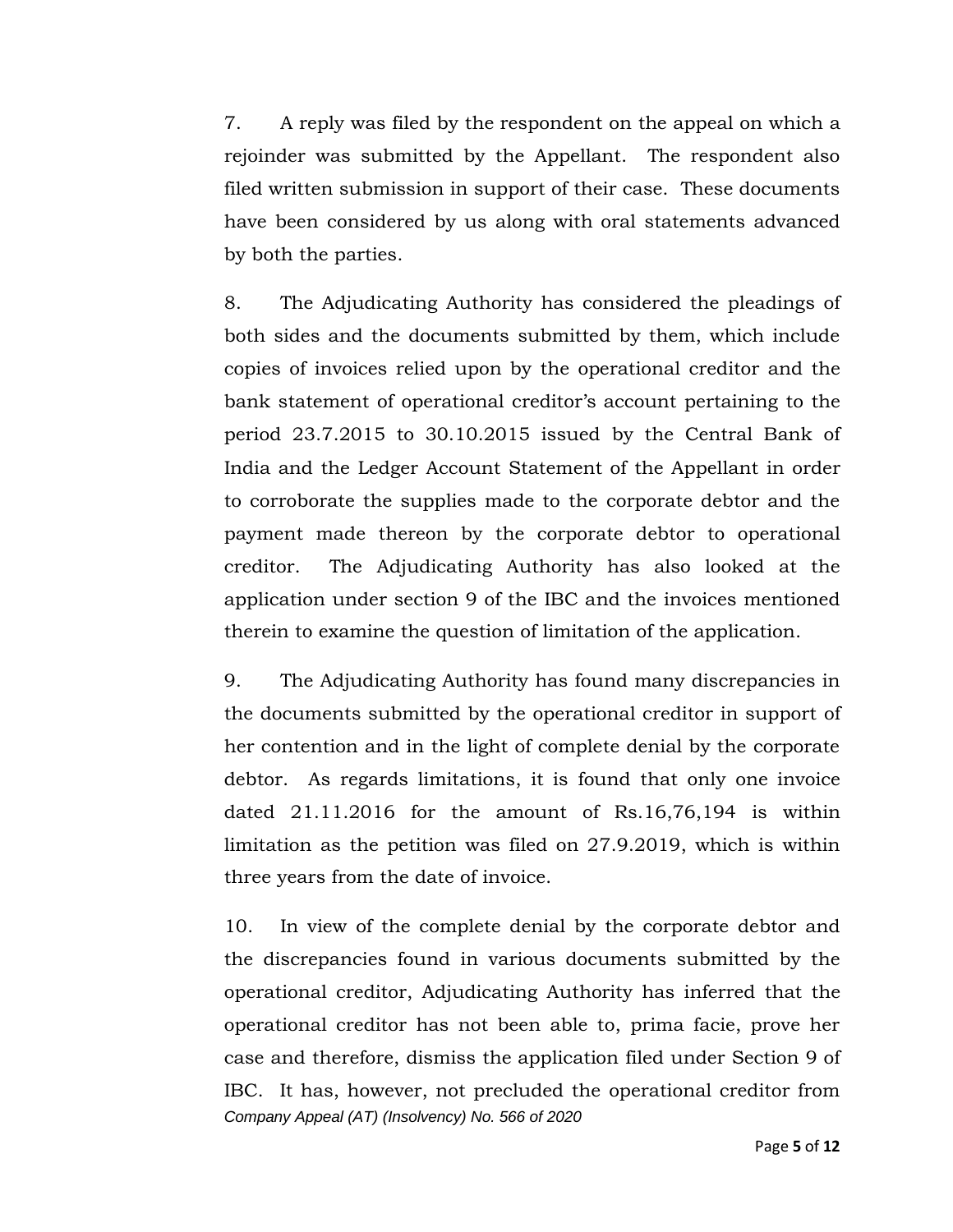initiating recovery proceedings before the appropriate legal firm, provided she can establish her case.

11. We perused the appeal memo and the reply submitted both by the parties alongwith their written submissions. We also considered the detailed oral arguments advanced by both the parties in hearings.

12. The Demand Notice given to the Corporate Debtor by the Operational Creditor dated 08.07.2019 contains details of the supplies of polymer granules and transactions ostensibly made between the Operational Creditor and the Corporate Debtor. The amount of debt shown at S.No. 1 of the Demand Notice is Rs. 3,24,31,116/- which includes the principal amount and the interest thereon. Out of the fourteen transactions listed at S.No. 2 (iv) in the Demand Notice only one transaction pertaining to Invoice dated 21.11.2016 falls within three years previous to the date of filing of the application under section 9 of the IBC i.e. 25.09.2019. This transaction is said to be for Rs. 16,76,194/ which is more than the threshold of the amount of Rs. 1,00,000/ which is necessary for validity of the application. The remaining thirteen transactions relate to dates more than three years before the date of filing of application and hence they will not be in limitation as required in IBC.

13. Notwithstanding the validity or otherwise of the amount of default and the issue of limitation, we first examine the reply of the corporate debtor dated 18.07.2019 to infer whether a relationship between the two parties of 'Operational Creditor' and 'Corporate Debtor' exists.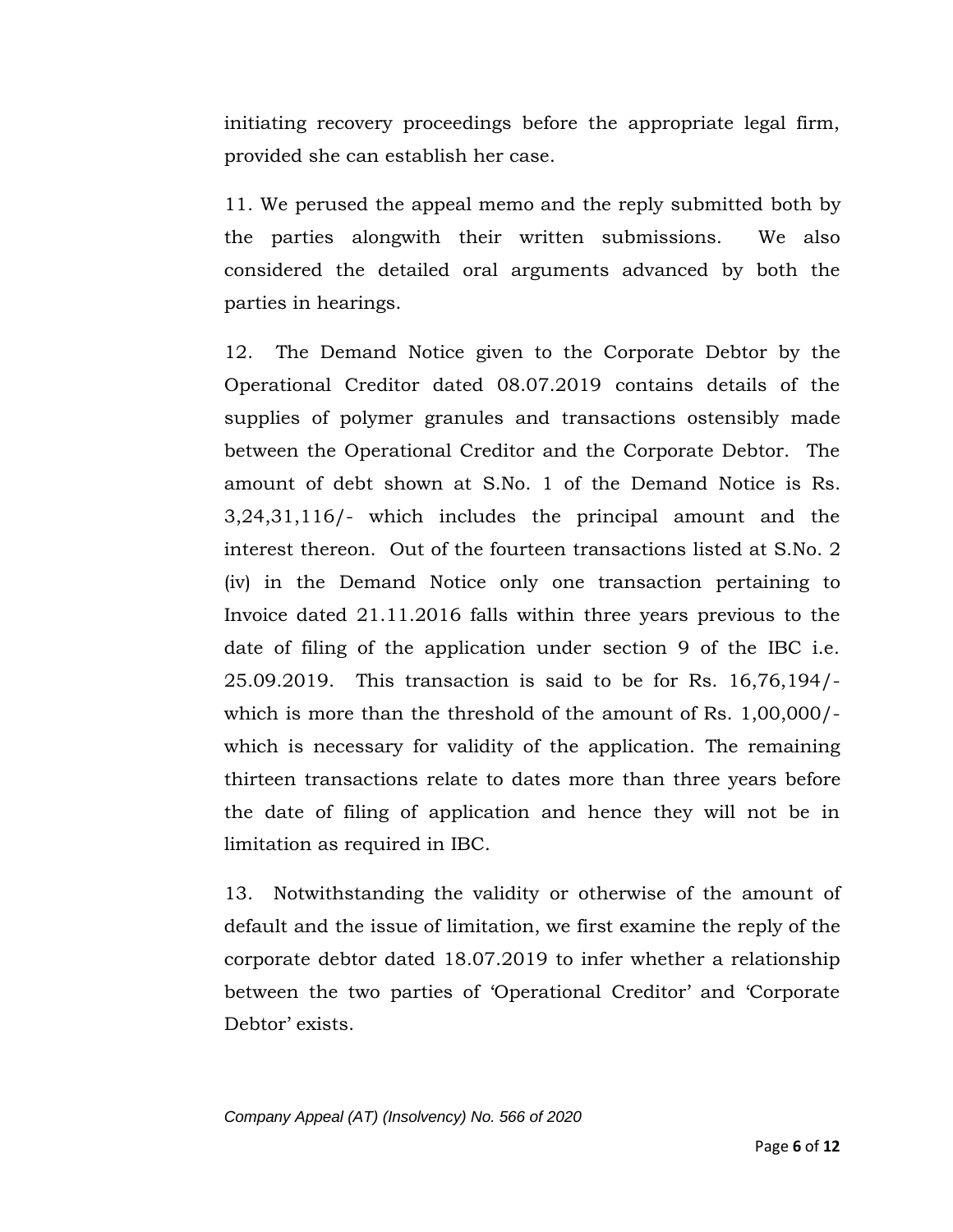14. The Demand Notice sent by the Appellant to the Respondent contains no details of purchase orders given by the Respondent and mentions that the purchase orders were all given verbally and the contracts were oral. The reply of the respondent to the demand notice flatly denies existence of any buyer-seller relationship between the two parties. It has denied placing any orders for supply of materials with the Appellant and also denied making any payments for the said fictitious supplies. He has gone to the extent of claiming that the claim of operational debt is based on false and fabricated documents and stated that the supply of any material to any purchaser leaves a trail in forms and returns filed before the statutory authorities including VAT returns and remittances of output taxes. There should be valid way bills, and transporters' documents. In the absence of such supporting and corroborating documents and also any valid purchase order signed by the authorized signatory of the respondent the entire claim of the appellant is only false, fabricated and made with the *malafide* intention of harassing and blackmailing the respondent. He has called upon the appellant to produce any supporting documents to support her claim before the Adjudicating Authority.

*Company Appeal (AT) (Insolvency) No. 566 of 2020* 15. In the face of such denial by the respondent the appellant has submitted fourteen invoices viz. dated 24.08.2015, 08.09.2015, 12.09.2015, 09.10.2015, 20.12.2015, 31.12.2015, 16.01.2016, 28.01.2016, 03.05.2016, 04.05.2016, 28.05.2016, 26.06.2016, 08.07.2016 and 21.11.2016. No other document has been submitted by the appellant to corroborate the existence of these supplies by way of purchase orders, e-way bills, tax invoices and their remittance receipts. It is noted by the Hon'ble Adjudicating Authority that all the invoices contain just a stamp of N.R. Commercials Pvt. Ltd. stating "Stocks Received". There are no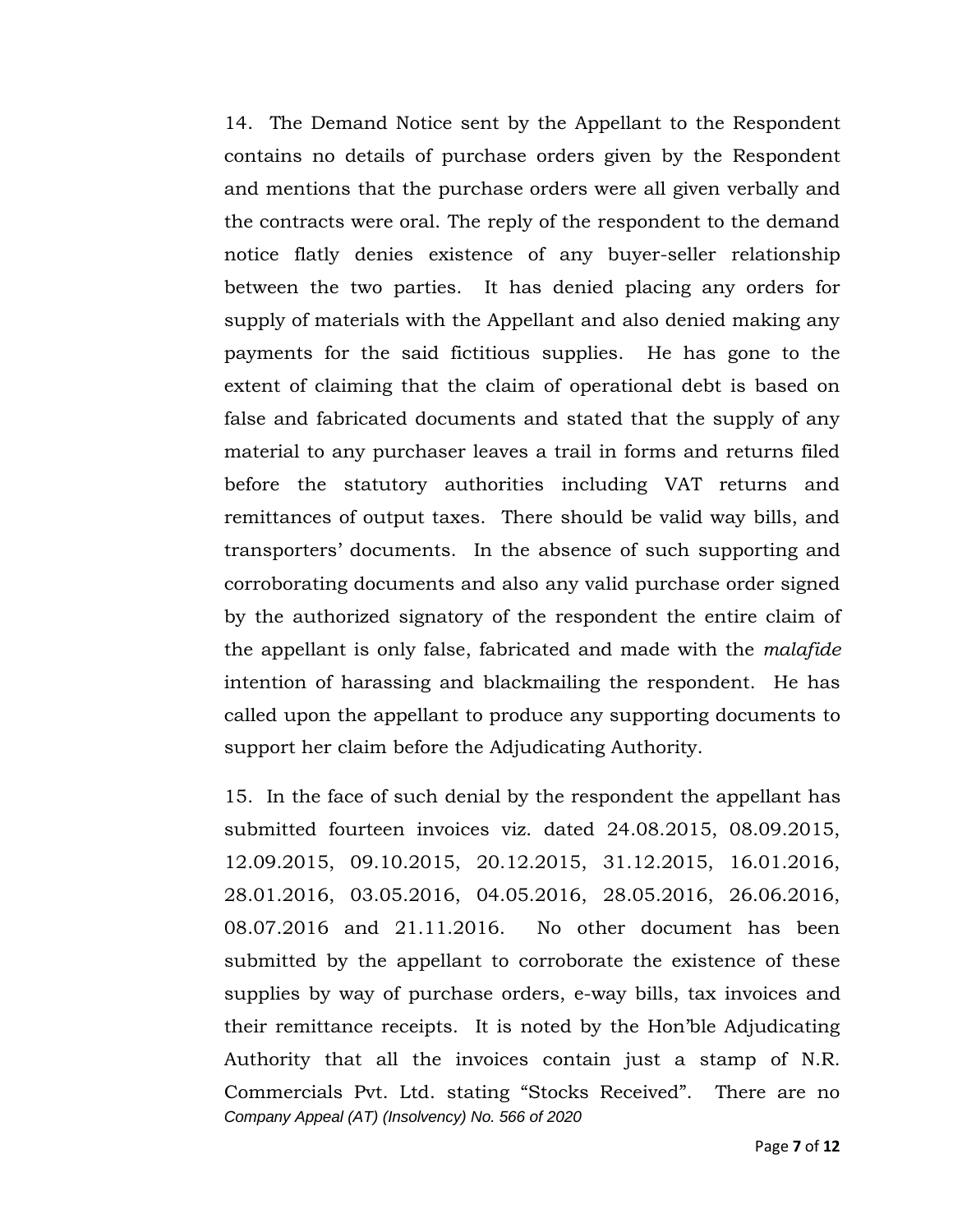signatures above the stamp and no clear identification of the person receiving the supplies has been mentioned neither any evidence of transportation of the said supplies. The appellant has failed to establish a seller-buyer relationship between her and the respondent and hence no relationship of corporate debtor and operational creditor could be proved by the appellant.

16. The operational creditor has claimed a payment of Rs. 24,51,080/- through cheque nos. 33702 dated 30.09.2015, 33705 dated 10.11.20015 and RTGS payment dated 23.12.2015 towards three invoices all of which pertain to the year 2015. The operational creditor has not been able to show that these payments were made to the corporate debtor against the supplies since it is not clear from the bank statement of Central Bank of India as to who were the recipients of these payments. The Ledger Account Statement produced by the appellant is neither signed nor does it show with any degree of clarity whether the Corporate Debtor is the recipient of payments as claimed by the Operational Creditor. These payments, even if they are presumed to have been made to the corporate debtor pertain to invoices of the year 2015 as per the averment made by the Appellant in the Appeal Memo which clearly are not within limitation.

17. It would be useful to recapitulate the definitions of Corporate Person, Corporate Debtor, Debt, Operational Creditor, Operational Debt and the requirements under Sections 8 and 9(1) of the IBC for insolvency resolution by operational creditor for an appreciation of the status of the two parties:

*Company Appeal (AT) (Insolvency) No. 566 of 2020 "3. (7) "corporate person" means a company as defined in clause (20) of section 2 of the Companies Act, 2013 (18 of 2013), a limited liability partnership, as defined in clause (n)*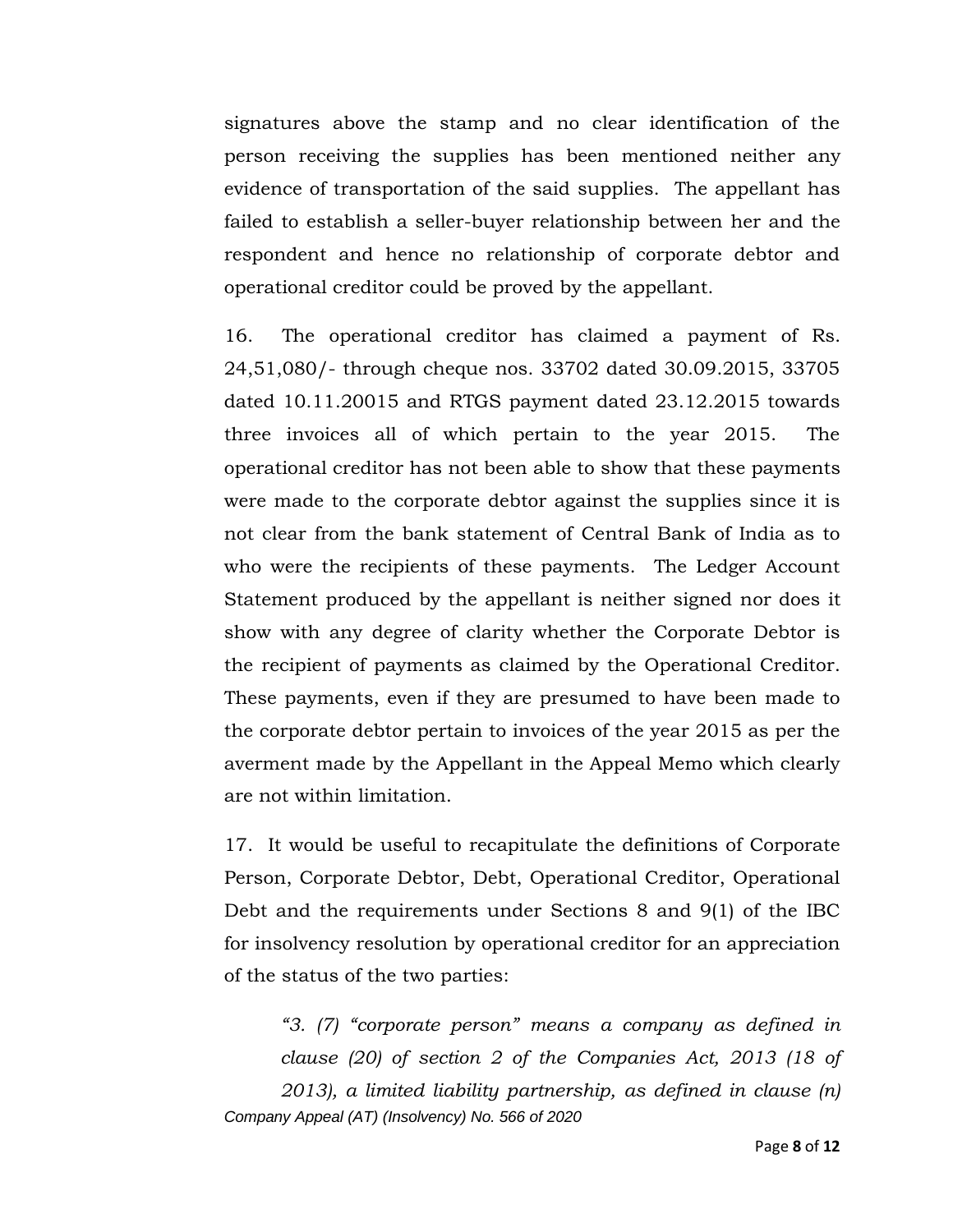*of sub-section (1) of section 2 of the Limited Liability Partnership Act, 2009 (6 of 2009), or any other person incorporated with limited liability under any law for the time being in force but shall not include any financial service provider;*

*3. (8) "corporate debtor" means a corporate person who owes a debt to any person;*

*3. (10) "creditor" means any person to whom a debt is owed and includes a financial creditor, an operational creditor, a secured creditor, and unsecured creditor and a decree holder;*

*3. (11) "debt" means a liability or obligation in respect of a claim which is due from any person and includes a financial debt and operational debt;*

*5. (20) "operational creditor" means a person to whom an operational debt is owed and includes any person to whom such debt has been legally assigned or transferred;*

*5. (21) "operational debt" means a claim in respect of the provision of goods or services including employment or a debt in respect of the repayment of dues arising under any law for the time being in force and payable to the Central Government, any State Government or any local authority;*

*8. (1) An operational creditor may, on the occurrence of a default, deliver a demand notice of unpaid operational debtor copy of an invoice demanding payment of the amount involved in the default to the corporate debtor in such form and manner as may be prescribed.*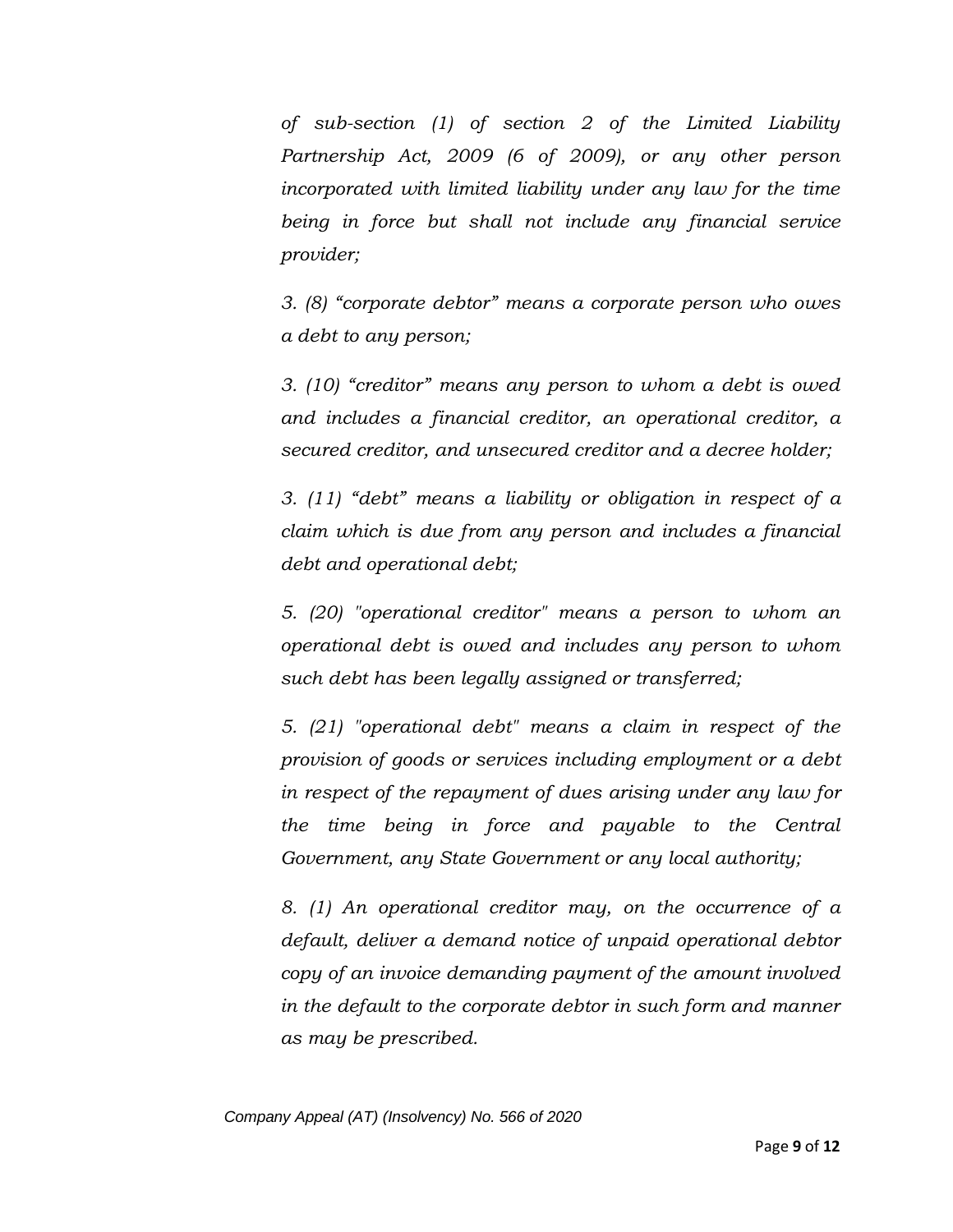*(2) The corporate debtor shall, within a period of ten days of the receipt of the demand notice or copy of the invoice mentioned in sub-section (1) bring to the notice of the operational creditor—*

*(a) existence of a dispute, if any, and record of the pendency of the suit or arbitration proceedings filed before the receipt of such notice or invoice in relation to such dispute;*

*(b) the repayment of unpaid operational debt—*

*(i) by sending an attested copy of the record of electronic transfer of the unpaid amount from the bank account of the corporate debtor; or*

*(ii) by sending an attested copy of record that the operational creditor has encashed a cheque issued by the corporate debtor.*

*Explanation — For the purposes of this section, a "demand notice" means a notice served by an operational creditor to the corporate debtor demanding repayment of the operational debt in respect of which the default has occurred.*

*9. (1) After the expiry of the period of ten days from the date of delivery of the notice or invoice demanding payment under sub-section (1) of section 8, if the operational creditor does not receive payment from the corporate debtor or notice of the dispute under sub-section (2) of section 8, the operational creditor may file an application before the Adjudicating Authority for initiating a corporate insolvency resolution process."*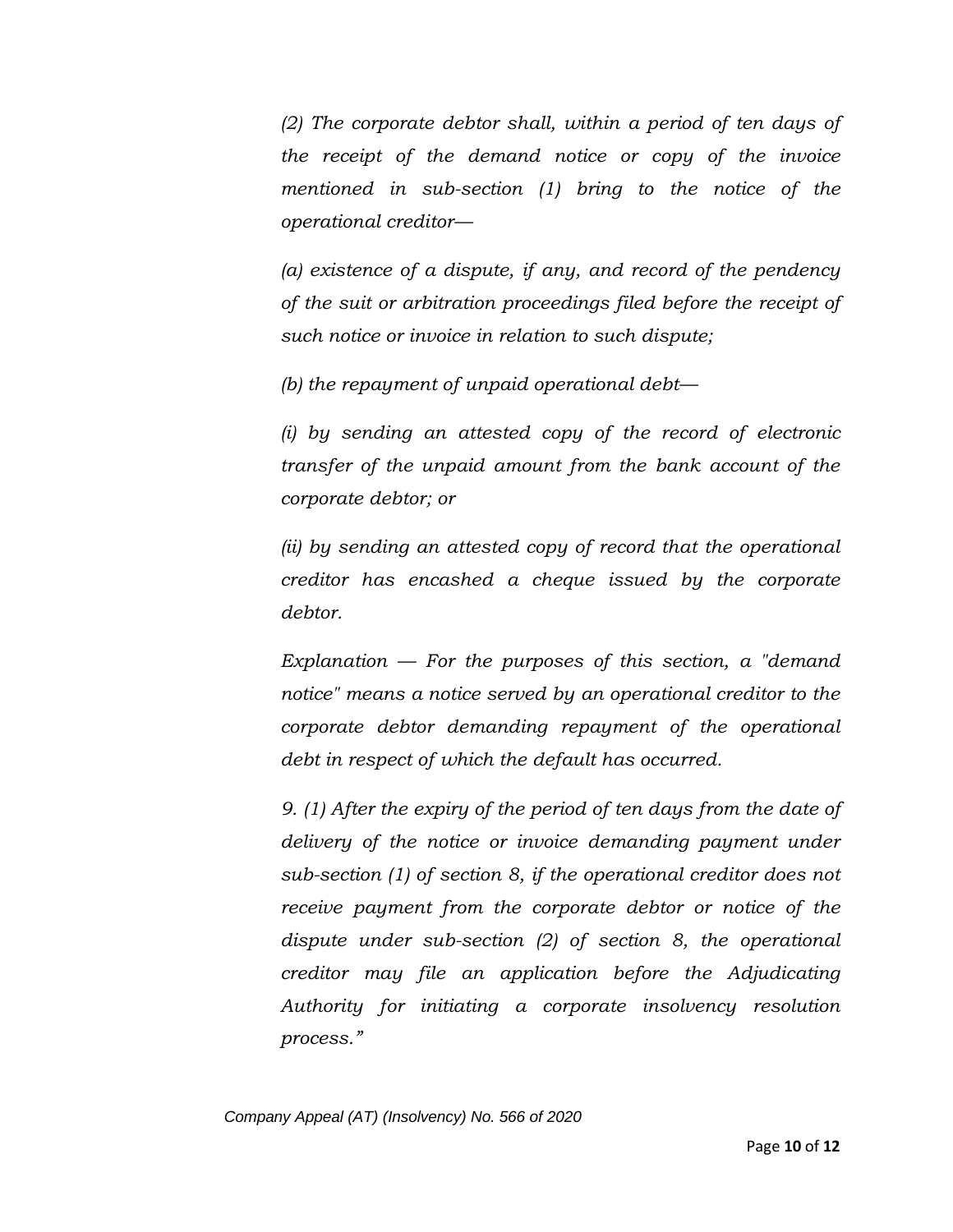18. We now consider whether the party supposedly supplying the polymer granules is an operational creditor and the amount of invoice which is within limitation is an operational debt as defined in the IBC. Section 5 (21) of the IBC defines operational debt to mean a claim in respect of the provision of goods or services including employment or a debt in respect of the repayment of dues. Quite obviously provision of goods or services is a prerequisite for the existence of operational debt.

19. In the present appeal the corporate debtor M/s N.R. Commercials Pvt. Ltd. has not only vehemently and flatly denied giving any purchase order for the said supply of polymer granules as claimed by the operational creditor or receiving any supply from her, he has in his reply to Demand Notice challenged the operational creditor to provide proof to substantiate her claim. The only evidence that the operational creditor has produced in support of her claim are a total of fourteen invoices (out of which only one is found under limitation for the purposes of IBC) which she has not been able to corroborate through any other document such as way bill, transportation document, tax invoice or tax remittance receipts.

20. Thus the operational creditor has not been able to prove any purchase order being given by the Respondent for supply of polymer granules by her and rebut the averment and argument of corporate debtor calling the claim false and fabricated. Since the supply of goods is not established as required under Section 5(21) of the IBC, the existence of any payment towards such purchase is not established. There is most certainly a dispute regarding the existence of purchase and sale of polymer granules as claimed by the seller M/s Shruti Impex and hence the facts provided by the